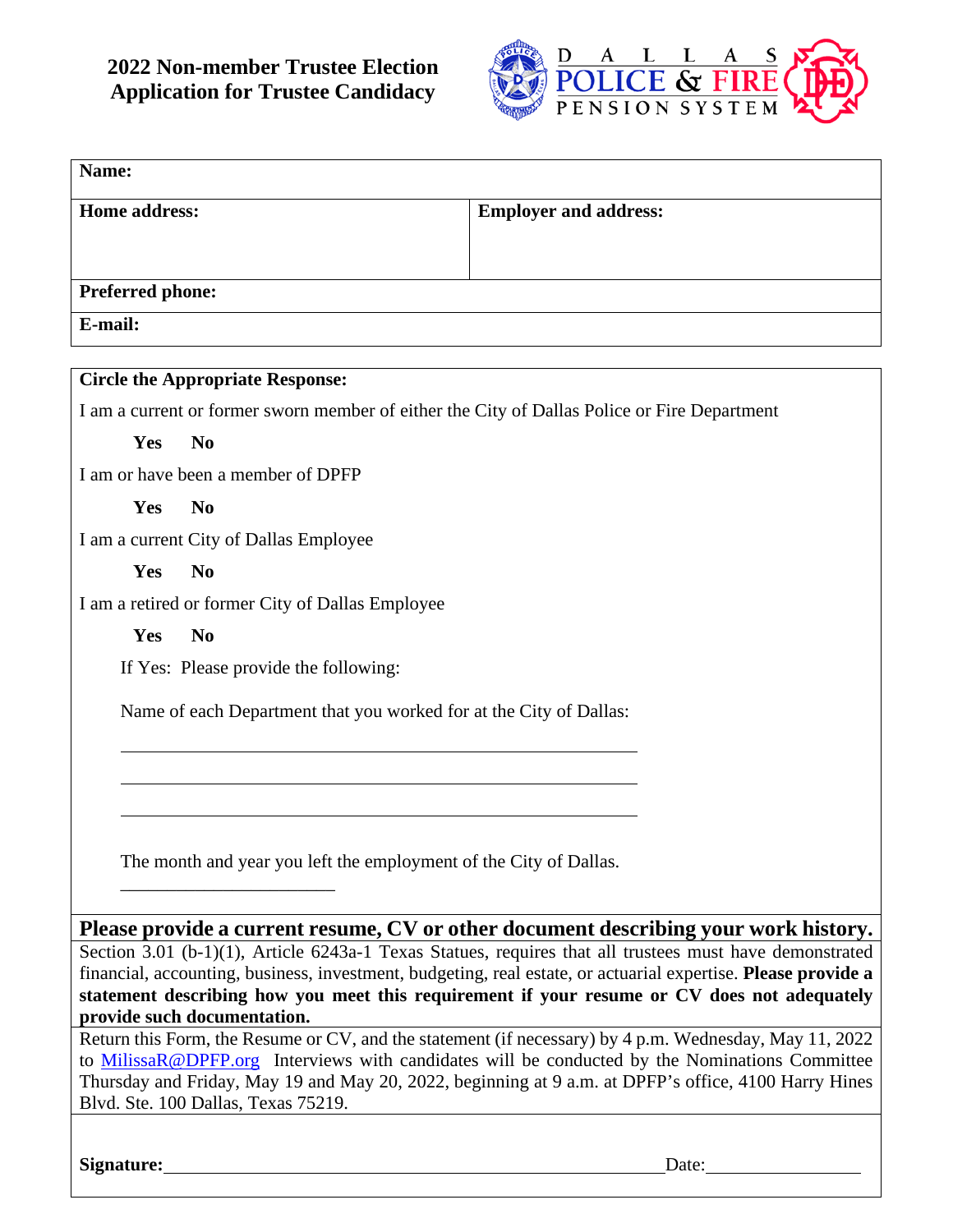

**Date:** April 4, 2022

**To:** Prospective Trustees

**Subject:** Dallas Police and Fire Pension System Trustee Overview

# **The Composition for the Board of Trustees is as follows:**

- Six trustees selected by the Mayor, in consultation with the City Council.
- Three trustees elected by active members and pensioners from a slate of nominees selected by the Nominations Committee. The Nominations Committee is made up of one representative from each of the 11 police and fire associations named in Article 6243a-1..
- One police representative (active or retired) to be elected by active members.
- One fire representative (active or retired) to be elected by active members.

The terms of the three listed under the second bullet above (Non-member trustees) expire on August 31, 2022. We are seeking interest from potential candidates to fill the three Non-member trustee positions for a three-year term beginning September 1, 2022. These three positions will be selected, vetted and nominated by the Nominations Committee and then voted on for approval by the active and retired members of the pension system.

The Board has the responsibility and latitude to adopt many rules regarding the governance and administration of the pension system. However, some requirements are specified in 6243a-1. 6243a-1 requires that all trustees must have demonstrated financial, accounting, business, investment, budgeting, real estate, or actuarial experience. Also, 6243a-1 requires that the Nonmember trustee not be an elected official for the City of Dallas, an active member of DPFP or pensioner of DPFP. The Board adopted a Trustee Election Procedure that has been provided as part of the application packet.

A trustee is not required to live in either the City or County of Dallas.

The following information is provided as a high-level overview of the role and commitment of being a trustee for DPFP.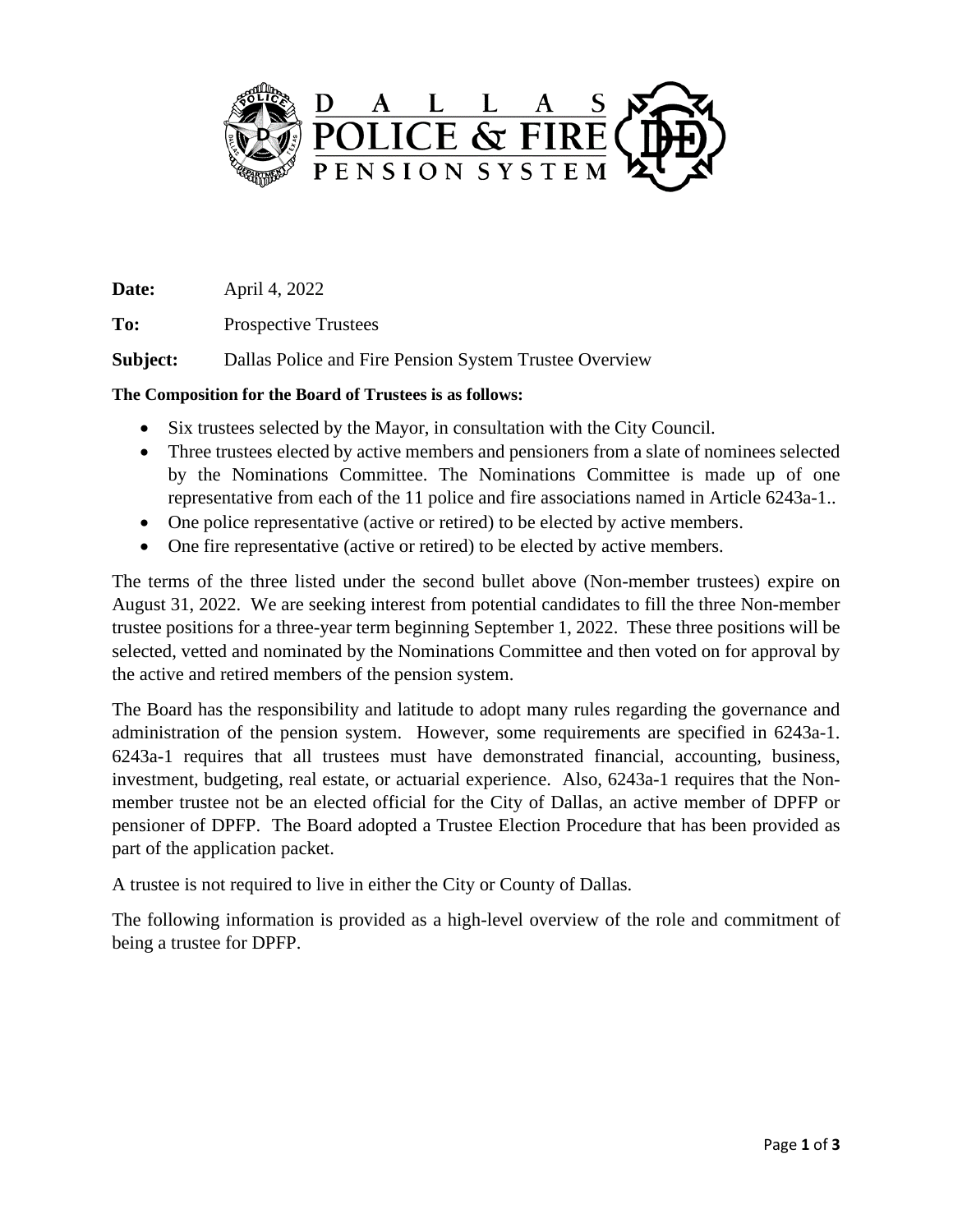## **Role and Responsibilities**

A trustee is a fiduciary to the pension system. The duties of a fiduciary are governed by a number of state laws as well as federal tax law.

The Board of Trustees is responsible to administer the pension system, which includes investment of funds and payment of benefits. The Board has full power to make rules pertaining to the conduct of its meetings and the operation of the pension system as long as the rules are not inconsistent with the DPFP pension plan which is found in 6243a-1 or other laws of the state of Texas or the United States, to the extent applicable. To assist in administering the pension system, the Board is required to appoint the Executive Director who is responsible for the day-to-day operations.

Please refer to the Responsibilities and Fiduciary Duties memorandum for additional information.

## **Time Requirements**

The Board is required to meet at least once a month. The regular DPFP Board monthly meeting is held on the second Thursday of the month at 8:30 am and generally lasts approximately four hours. The Board may change the regular meeting date or call special meetings, as necessary. The need for special meetings has been very rare in the past three years.

Some trustees also currently serve on committees of the Board. 6243a-1 requires an Investment Advisory Committee, a majority of which may not be trustees. In addition, the Board has an Audit Committee and a Professional Services Committee. The time commitment of a trustee on these committees is minimal. The Board may choose to increase the use of committees and the role of trustees on the committees, which may increase the time commitment of a trustee.

# **Meeting Attendance Requirements**

6243a-1 states that a trustee may be removed if they are absent, without an excuse approved by a majority vote of the Board for more than 40% of the meetings within a calendar year. 6243a-1 allows for Board meetings to be held with trustees attending via telephone conference call or video conference.

# **Education and Training**

Certain training is required by law for all trustees. State law requires new trustees complete online Open Government Training within 90 days of being appointed. The Pension Review Board requires trustees complete the Minimum Educational Training (MET) Program within certain timeframes. 6243a-1 requires additional training not covered by the MET or Open Government training. Much of the training listed can be completed online. In addition, trustees need to ensure they are properly trained to carry out their duties as a trustee. The Board adopted a training and education policy, and annually adopts a budget which includes funds allocated to trustee training.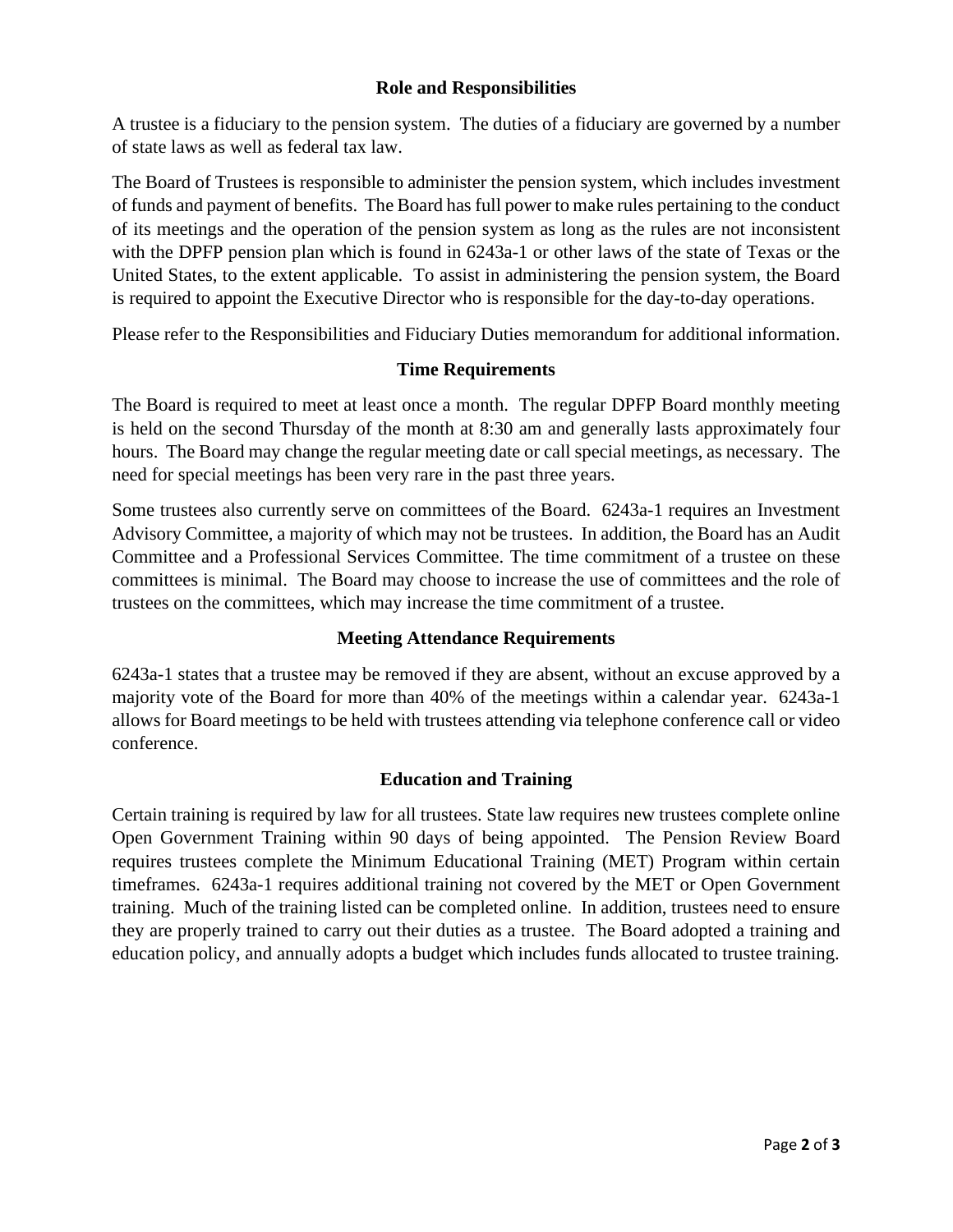#### **Compensation**

Trustees receive no compensation from DPFP. 6243a-1 allows trustees to be reimbursed for expenses related to serving on the Board.

## **Potential Conflict Disclosure and Background Check**

As part of the trustee selection process the Nominations Committee will ask all finalists to complete the Potential Conflicts Questionnaire. The signed Questionnaire is not required until the final selection process, however all applicants will be asked to verbally disclose potential conflicts during the interview process. A list of current DPFP Investment Managers and Other Services Providers has been provided for your information. A background check may be required for the selected candidates prior to being placed on the ballot.

#### **Insurance**

Trustees are currently covered under a fiduciary insurance policy. The policy provides coverage for acts taken as a trustee and contains normal exceptions to coverage such as fraudulent or bad faith actions.

## **Litigation**

DPFP is a party to a number of litigation matters. While trustees are for the most part not defendants in their individual capacities, there was a case in the past where trustees were sued in their individual capacities, although the trustees were subsequently dropped from the case. While not likely, this may occur again in which case trustees may be required to spend personal time on such litigation.

## **Questions**

If you have questions about DPFP or what a trustee's role would be, please feel free to contact Kelly Gottschalk, Executive Director, at 214-638-3863.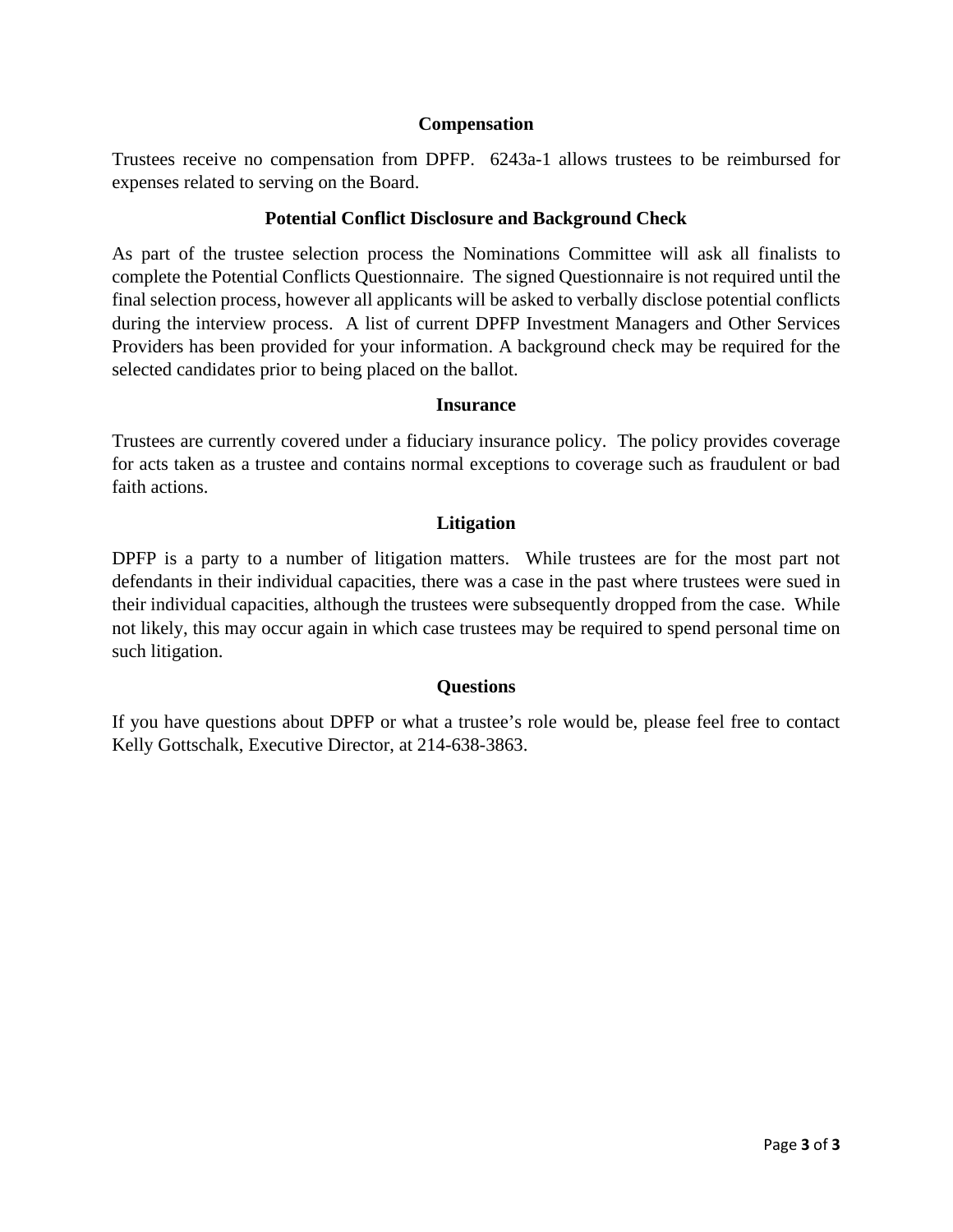

# **2022 Non-Member Trustee Election Schedule**

| <b>Date</b>           | <b>Item</b>                                                                                                                                                                   |  |
|-----------------------|-------------------------------------------------------------------------------------------------------------------------------------------------------------------------------|--|
| <b>February 10</b>    | Notify Board about trustee term expirations. Approve draft<br>election schedule.                                                                                              |  |
| March 31              | Nominations Committee meets to discuss the schedule and<br>the process for vetting and selecting the non-member<br>candidates.                                                |  |
| April 4               | Email a notice to the City Manager, Police and Fire<br>Department Chiefs and the Association Presidents<br>announcing call for Candidates and Post notice to DPFP<br>Website. |  |
| April 4               | Distribute via mail, and email where possible, a notification<br>to Members and Pensioners announcing the Trustee election<br>and call for candidates.                        |  |
| April $4 - May 11$    | Application packets are available on the DPFP website.<br>www.DPFP.org or at the DPFP office at 4100 Harry Hines<br>Blvd., suite 100.                                         |  |
| May 11                | Applications for Non-member Trustee candidates due at<br>DPFP by $4:00$ p.m.                                                                                                  |  |
| May $13$              | Nominations Committee will review applications of<br>potential candidates.                                                                                                    |  |
| <b>May 19– May 20</b> | Nominations committee will conduct interviews with<br>potential candidates.                                                                                                   |  |
| May 20                | Nominations Committee selects the slate of Non-member<br>Trustee candidates for the ballot.                                                                                   |  |
| May 20                | Non-Member Trustee applicants will be notified of the<br>Nomination Committee's decision.                                                                                     |  |
| June 22               | Mail voting packets to Members' and Pensioners' home<br>addresses for those who have not elected eCorrespondence.                                                             |  |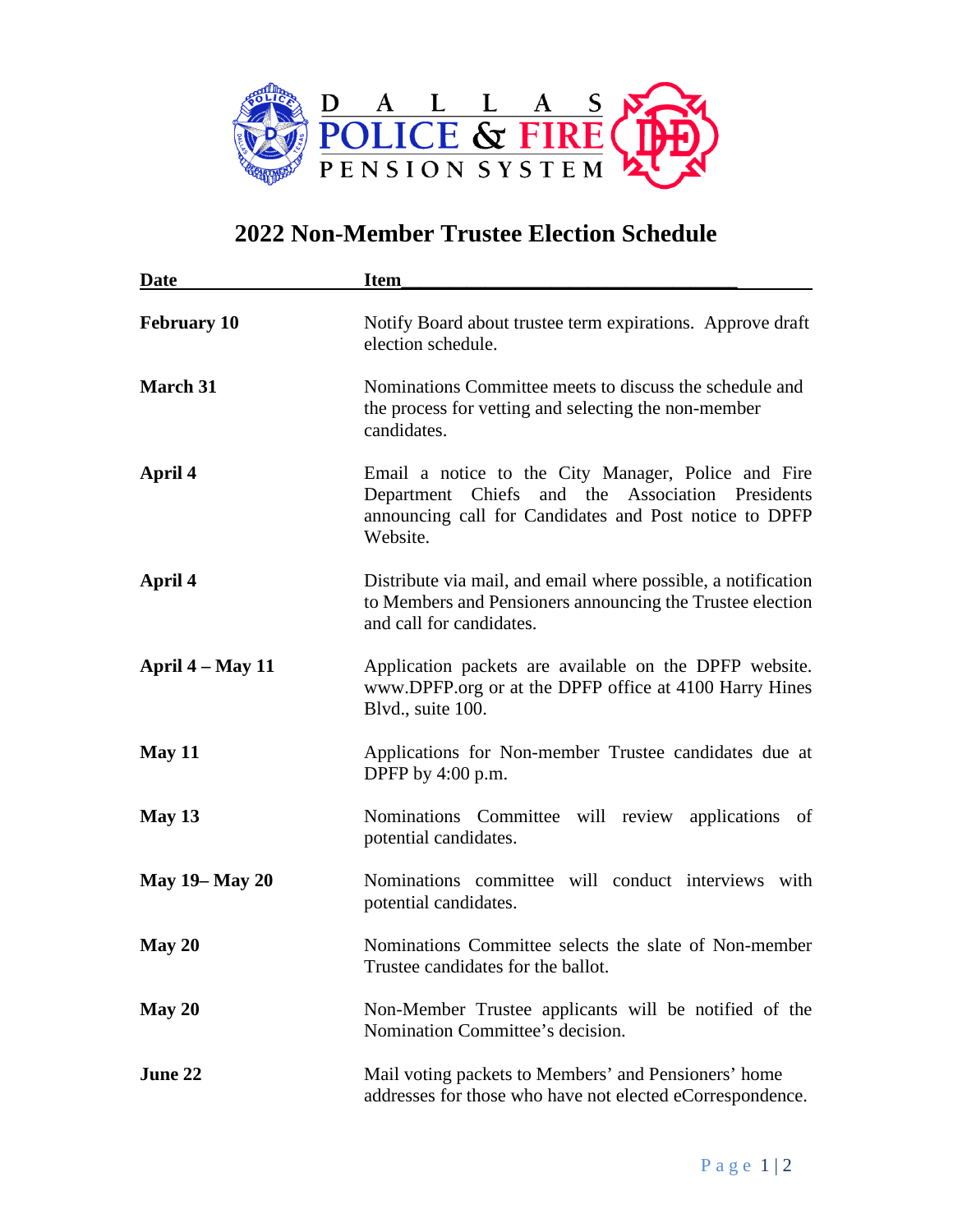| June 23              | Email Non-member Trustee voting packets to Members'<br>and Pensioners' electing eCorrespondence at 8 a.m.                                                                                                                                                                            |  |
|----------------------|--------------------------------------------------------------------------------------------------------------------------------------------------------------------------------------------------------------------------------------------------------------------------------------|--|
| June $23 -$ July 6   | Voting begins at 8 a.m. on Thursday, June 23, voting ends at<br>noon on Wednesday, July 6.                                                                                                                                                                                           |  |
| July 8               | Vendor reports election results.                                                                                                                                                                                                                                                     |  |
| July 8               | Executive Director reports election results to Nominations<br>Committee and posts the results on the DPFP website.                                                                                                                                                                   |  |
| July 11              | Nominations Committee meets, if a subsequent election is<br>necessary to fill open positions to:                                                                                                                                                                                     |  |
|                      | 1. Select candidate(s) or confirm previously selected<br>backup candidate(s) to be placed on the ballot                                                                                                                                                                              |  |
| July 14              | Board of Trustees certify the election results from the<br>election.                                                                                                                                                                                                                 |  |
| <b>August 2</b>      | Mail subsequent Non-member Trustee voting packets to<br>Members' and Pensioners' home addresses for those who<br>have not elected eCorrespondence.                                                                                                                                   |  |
| <b>August 3</b>      | Email subsequent Non-member Trustee voting packets to<br>Members' and Pensioners' electing eCorrespondence at 8<br>a.m.                                                                                                                                                              |  |
| August 3 – August 17 | Subsequent Non-member Trustee election, if necessary.<br>Voting begins at 8 a.m. on Wednesday, August 3. Voting<br>ends at noon on Wednesday, August 17.                                                                                                                             |  |
| <b>August 19</b>     | Vendor reports election results.                                                                                                                                                                                                                                                     |  |
| <b>August 19</b>     | Executive Director reports election results to Nominations<br>Committee and posts the results on the DPFP website.                                                                                                                                                                   |  |
| September 1          | New Trustees' terms begin.                                                                                                                                                                                                                                                           |  |
| September 8          | Board of Trustees certify additional Non-Member Trustee<br>election results.                                                                                                                                                                                                         |  |
| <b>Definitions:</b>  | Nominations Committee: A committee with voting representation from<br>the organizations named in Section $3.011(b)(2)$ responsible for vetting,<br>selecting and nominating Non-Member Trustee candidates.                                                                           |  |
|                      | Non-Member Trustee: Three trustees who cannot be a Member,<br>Pensioner, a current City employee, a person who was formerly a City<br>employee and who has been separated from the City for less than two<br>years prior to becoming a Trustee or a currently elected City official. |  |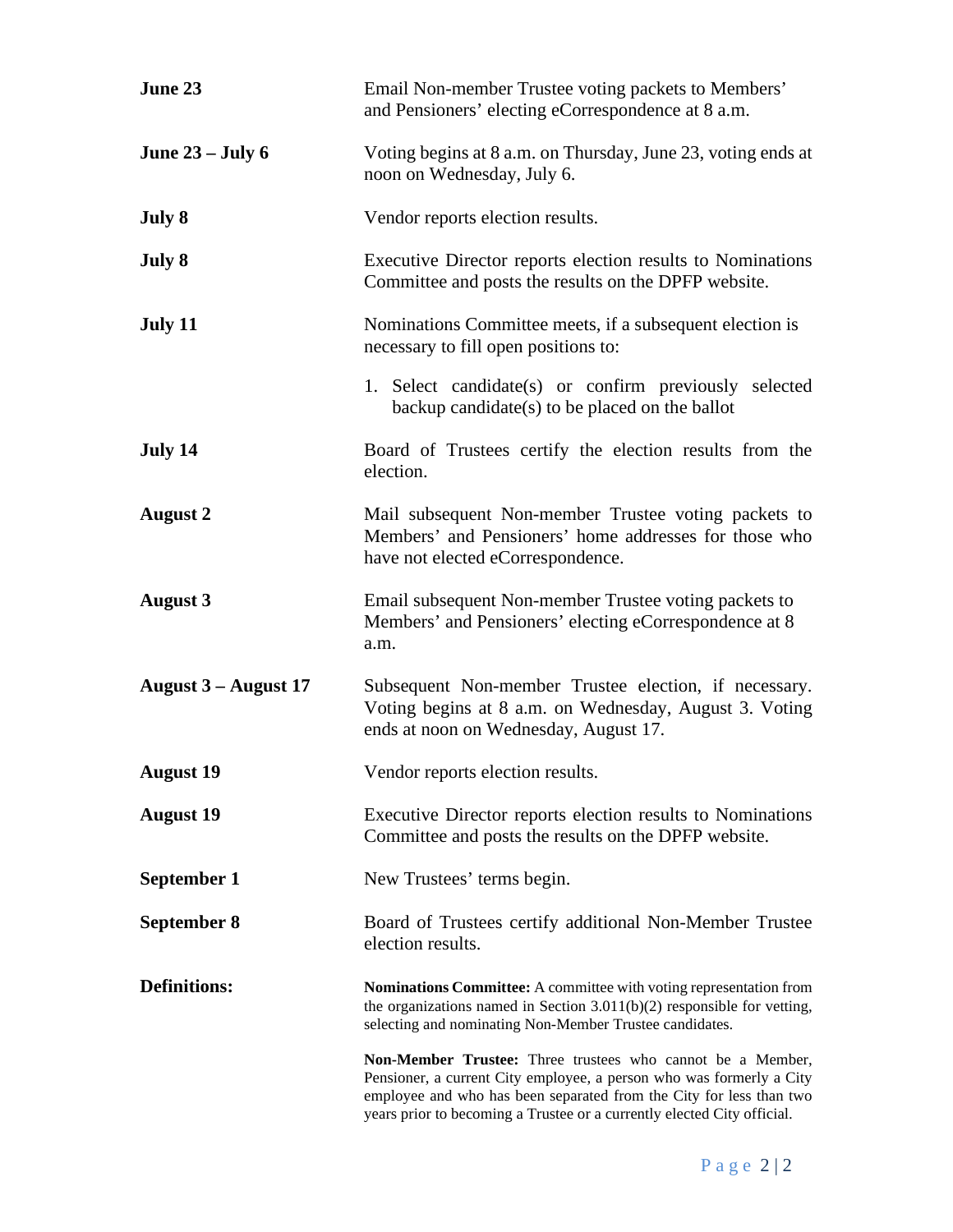

# **Non-member Trustee Candidate Potential Conflicts Questionnaire**

**Questionnaire Purpose:** This questionnaire is intended to assist the Nominations Committee in their evaluation of candidates to serve as non-member Trustees on the Dallas Police & Fire Pension System (DPFP) Board of Trustees (Board). The information is necessary to protect DPFP's interests through the review of potential conflicts of interest as a factor for consideration.

**Disclosure of Relationships:** The Board adopted the Board of Trustees and Employees Ethics and Code of Conduct Policy which includes a section on conflicts of interest and prohibited transactions. Section F.3. of the policy addresses disclosure of relationships that predates the relationship with DPFP. The existence of a relationship with a DPFP vendor does not automatically disqualify your ability to serve as a trustee.

All references to Investment and Other Service Provider refer to the listing of DPFP's investment managers, investment consultants, banking relationships and other relationships as detailed in Appendix A.

For the purposes of this questionnaire, "family member" means your immediate family, your parents, your siblings and their immediate families, and your spouse's parents, siblings and their immediate families, provided however that we do not require with respect to any response any inquiry on your part with respect to family members other than your immediate family, your parents or your spouse's parents. All responses with respect to other family members will be assumed to be based on your existing knowledge without any inquiry.

All questions should be answered as of the date you sign this questionnaire. Please answer each item in the questionnaire clearly, truthfully, and comprehensively.

If you need more space to answer any questions, please feel free to attach additional sheets of paper. If you have any questions about this questionnaire, please contact Kelly Gottschalk at 214-638-3863 or [kellyg@dpfp.org.](mailto:kellyg@dpfp.org)

Once you have completed this questionnaire, please sign and date in the space provided and return it to Kelly Gottschalk, Executive Director of the Dallas Police & Fire Pension System. Please retain a copy of the completed questionnaire for your records.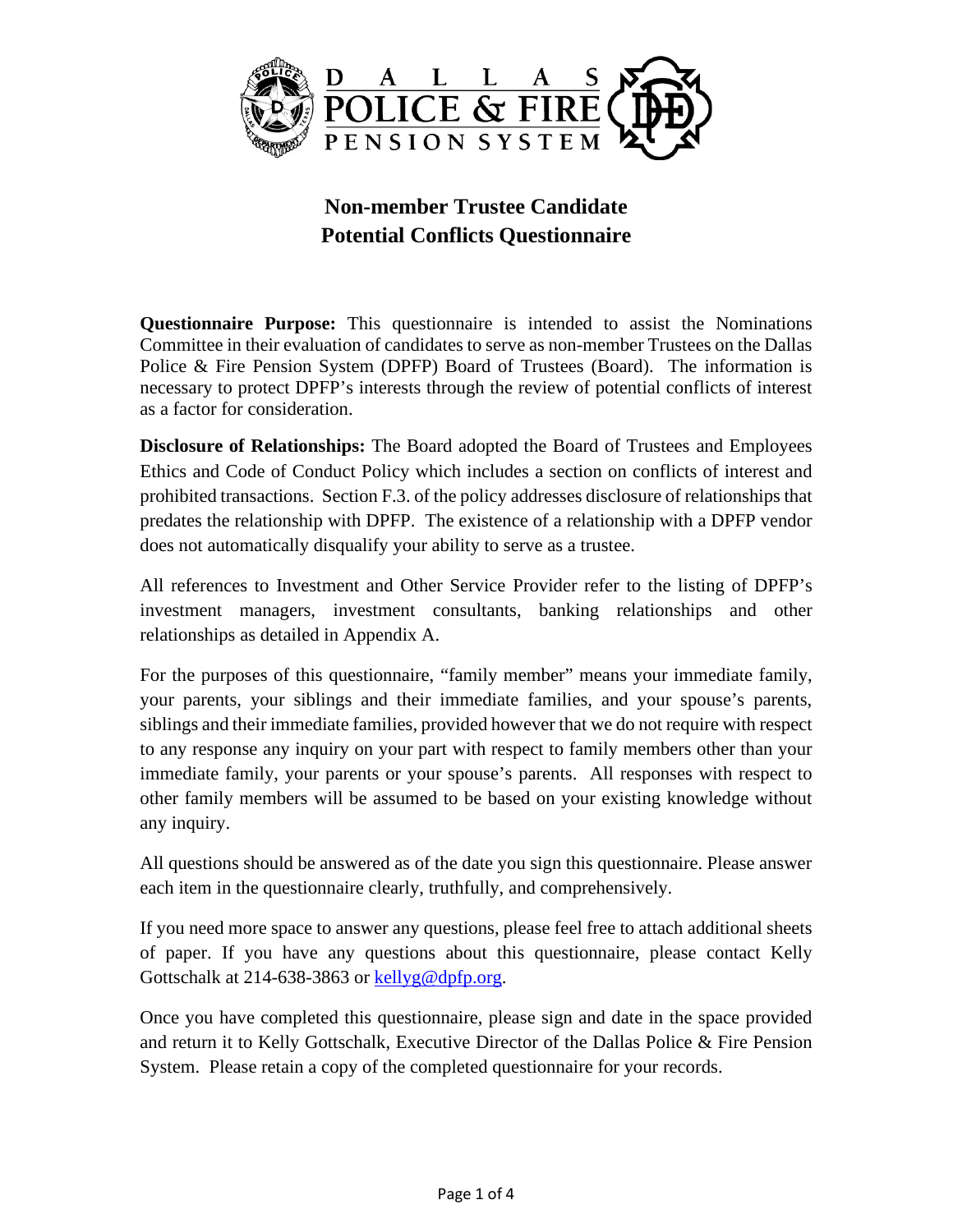1. Are you or any family member currently, or have you or any family member ever been, an employee, officer, director or affiliate of an Investment or Other Service Provider of DPFP?

Yes No

If yes, please describe.

2. Do you, or does any family member of yours, have any current or past business relationship with any DPFP employee?

Yes No

If yes, please indicate the other party or parties involved, describe such relationship and attach a copy of any written agreement or understanding, or describe any oral arrangement or understanding.

3. Please report any of the following transactions in which you or a family member had or has a direct or indirect interest: any loan, extension of credit, guaranty, finance, purchase, sale, lease, license, assignment, supply, customer, service, or other contract, arrangement, transaction or relationship in which DPFP or any of its Investment or Other Service Providers is a participant. You do not need to report ordinary course transactions where you or your family member received the same terms as any third party would receive from such Investment or Other Service Provider. If you are an owner, principal, partner, manager, employee, or other professional service provider for any investment banking, law, accounting, consulting or other professional services firm that provides any services to DPFP or any of its Investment or Other Service Providers, please report the details of that relationship if you have any direct or indirect interest in the service agreement or contract.

Yes \_\_\_\_\_\_ No \_\_\_\_\_\_

If yes, please describe.

<sup>4.</sup> Have you or any family member received, directly or indirectly, any salary payments, loans, or gifts or any free service, discounts, fees, or any other form of compensation from, or participated in any compensation relationship or any other arrangement/investment opportunity with any Investment or Other Service Provider of DPFP? Gifts include anything of value in excess of \$50 per year, but do not include those received in conjunction with ordinary and usual business entertainment (such as an occasional meal, sporting event, theater production or comparable entertainment event) provided that the entertainment is neither so frequent nor so extensive as to raise any question of propriety.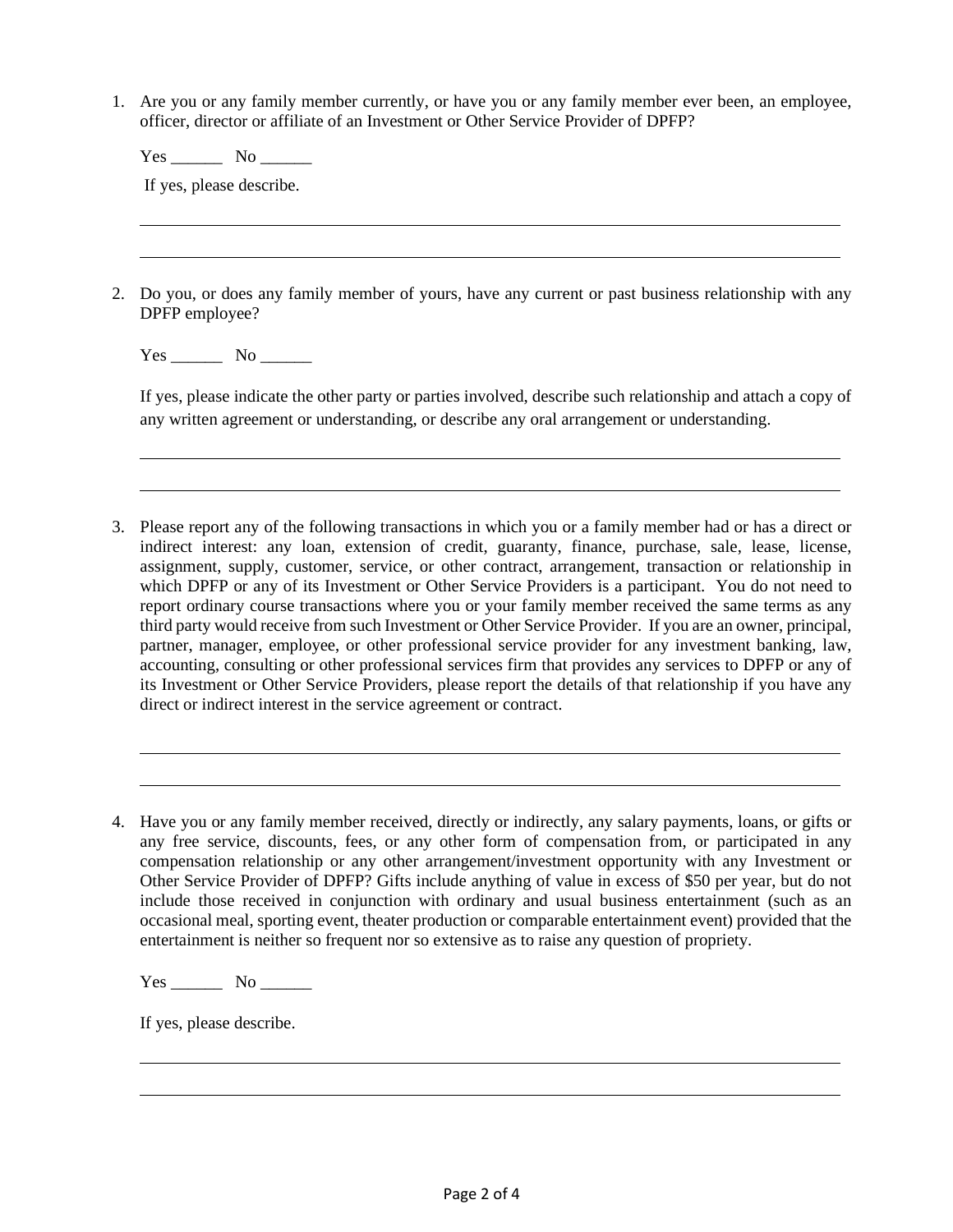5. Do you share ownership of any entity listed in Appendix A? Ownership means voting power in a corporation, interest in a partnership, or beneficial interest in a trust. This excludes ownership interests of less than 5%.

Yes \_\_\_\_\_\_ No \_\_\_\_\_\_

If yes, please describe.

6. Are you or any family member of yours a party to any contract with DPFP, Nominations Committee Member, any DPFP Trustee or employee or any of DPFP's Investment or Other Service Providers which you have not described elsewhere in this questionnaire?

Yes No

If yes, please describe.

- 7. At any time during the last ten years:
	- Was a petition under the federal bankruptcy laws or any state insolvency law filed by or against, or was a receiver, fiscal agent or similar officer appointed by a court for the business property of:
		- o you;
		- o any partnership in which you were a general partner at or within two years before the filing; or
		- o any corporation or business association of which you were an executive officer at or within two years before the filing?
	- Have you ever been convicted in a criminal proceeding or are you the subject of a pending criminal proceeding (excluding traffic violations and other minor offenses)?
	- Have you ever been enjoined (even temporarily) from or otherwise limited from engaging in any type of business practice?

 $Yes$  No  $\qquad$ 

If yes, please describe.

8. Is there any situation or relationship you are involved in that you believe may reasonably be viewed as a conflict that is not specifically covered by this questionnaire?

Yes \_\_\_\_\_\_ No \_\_\_\_\_\_

If yes, please describe.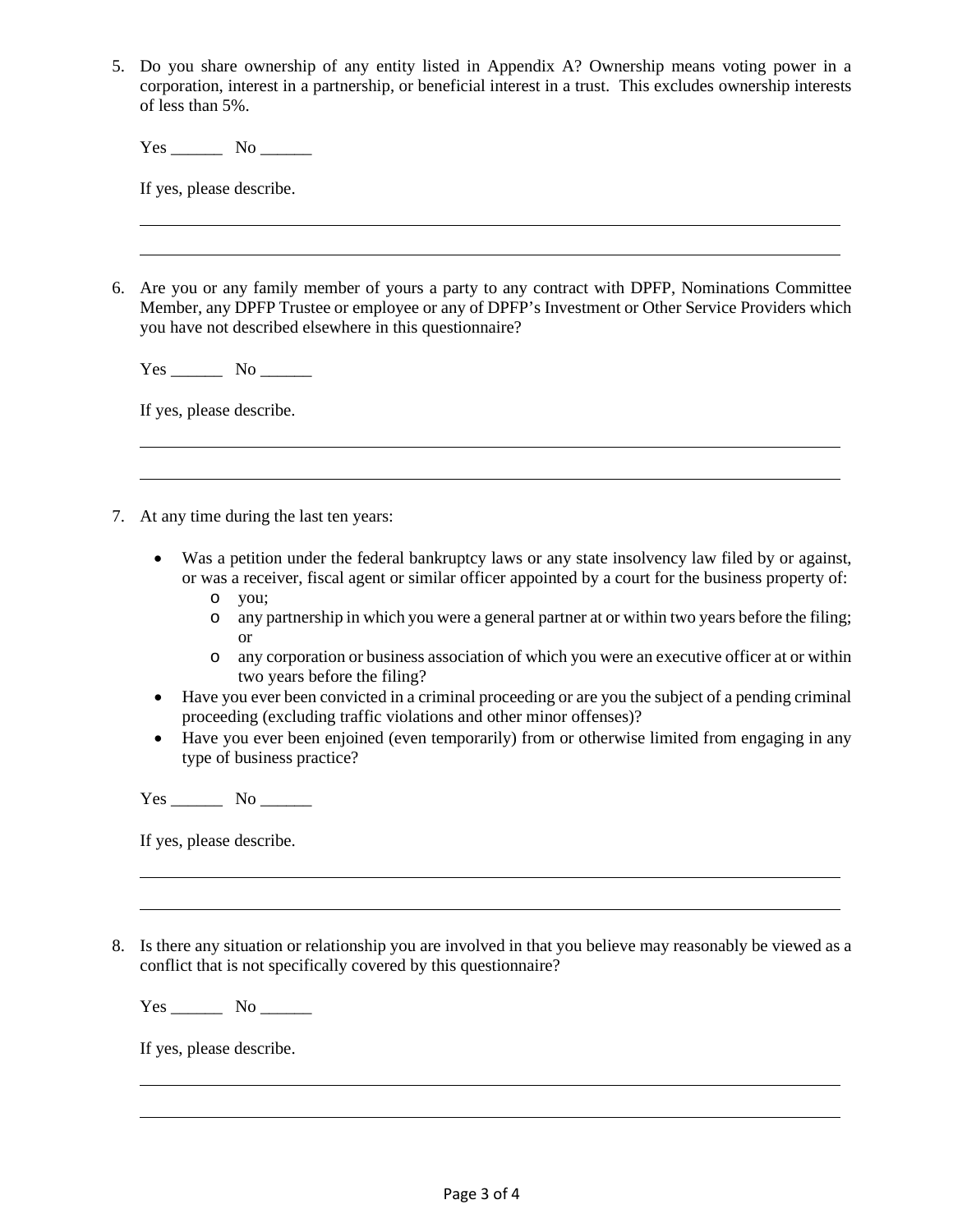## **Declaration and Signature**

If, at any time any of my answers to this questionnaire or the information I am providing becomes incorrect (for example, due to the passage of time, as a result of subsequent developments or because I realize that I provided an incorrect response), then I will promptly furnish to the Executive Director of DPFP any necessary or appropriate correcting information. Otherwise, the above information continues to be, to the best of my knowledge, complete and correct.

| Signature:  | Date |
|-------------|------|
|             |      |
| Print name: |      |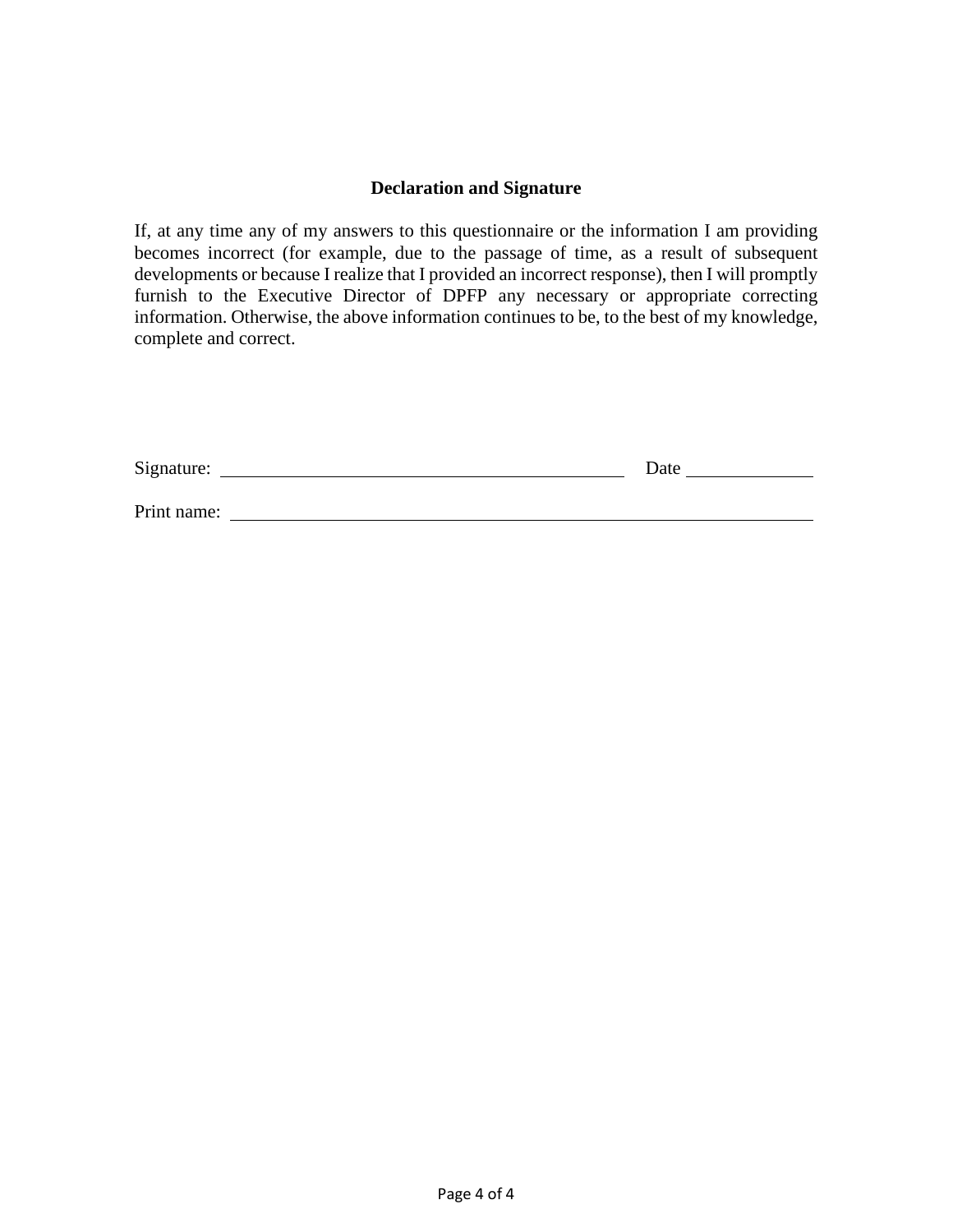# Investment Managers

AEW Capital Management Alvarez & Marsal Ashmore Investment Management Limited Boston Partners BTG Pactual Asset Management Clarion Partners Conway MacKenzie Global Alpha Capital Management Hancock Agricultural Investment Group Hearthstone, Inc. Highland Capital Management Hudson Clean Energy Partners Income Research & Management Industry Ventures Invesco Ltd. JPMorgan Asset Management L&B Realty Advisors Longfellow Investment Management Company Lone Star Investment Advisors Loomis, Sayles & Company Manulife Asset Management Moody Aldrich Partners, LLC (Eastern Shore) Northern Trust Pacific Asset Management RBC Global Asset Management Riveron (FKA Conway MacKenzie) Riverstone Credit Partners The Rohatyn Group Walter Scott & Partners Limited W.R. Huff Asset Management

# Other Service Providers

**Actuary** – Segal **Auditor** – BDO **Consultant** – Meketa **Custodian** – JPMorgan **Outside Counsel** – Jackson Walker, Haynes & Boone **Real Estate Development Partners** – Mathews Southwest, RED Development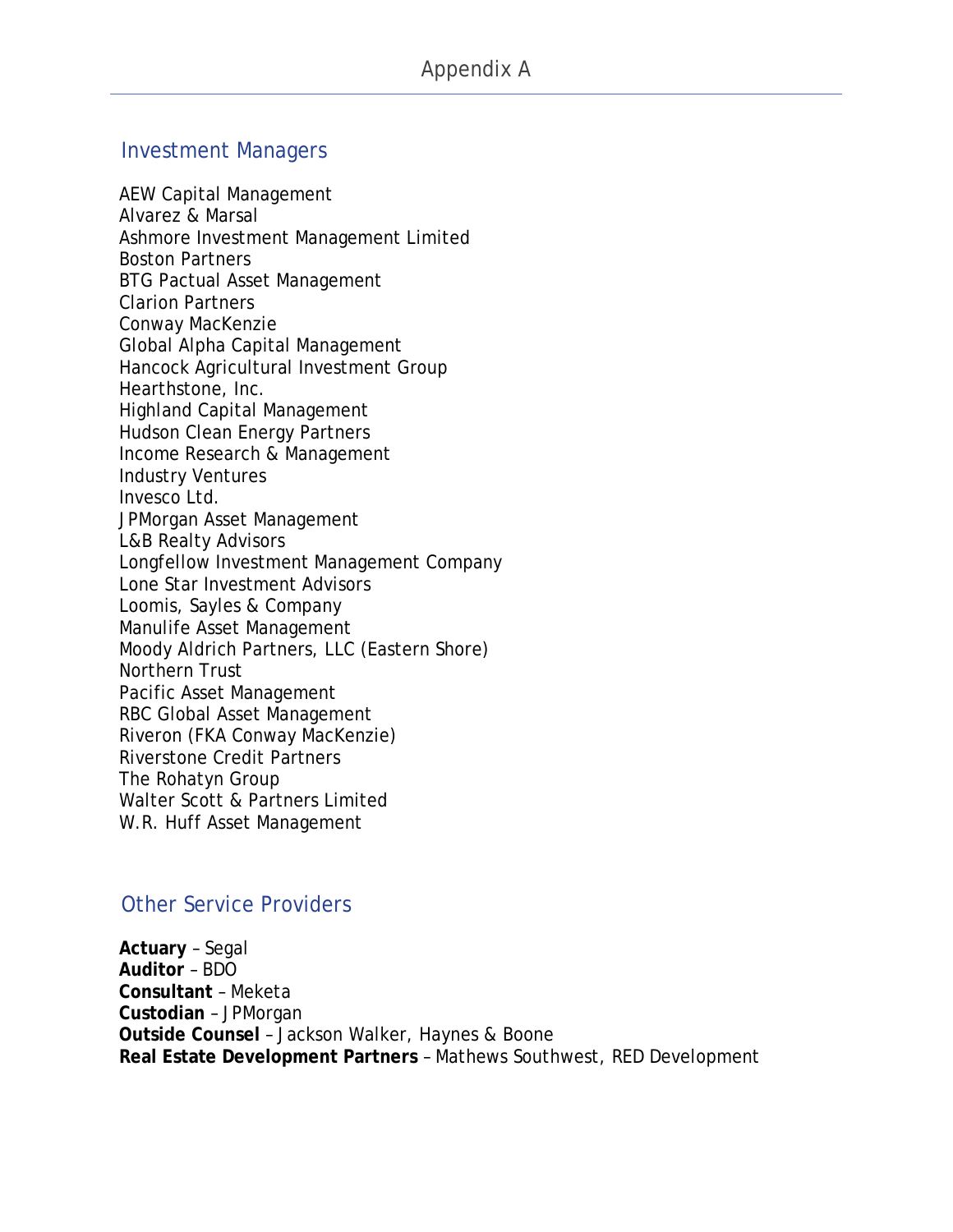

# **MEMORANDUM**

**Date:** April 4, 2022

**To:** Prospective Trustees

**Subject:** Responsibilities and Fiduciary Duties of a Trustee

The following are general statutory provisions which inform on the responsibilities and fiduciary duties of a trustee of the Dallas Police and Fire Pension System.

# **INTERNAL REVENUE CODE** -- Section 401(a)(2)

A trust organized in the United States and forming part of a . . . pension or profit-sharing plan of an employer for the exclusive benefit of its employees or their beneficiaries shall constitute a qualified trust under this section --

(b) if under the trust instrument it is impossible, at any time prior to the satisfaction of all liabilities with respect to employees and beneficiaries under the trust, for any part of the corpus or income to be . . . used for or diverted to, purposes other than the exclusive benefit of his employees or their beneficiaries . . .

# **TEXAS CONSTITUTION** --

# ARTICLE XVI, SECTION 67(f)

The board of trustees of a system or program that provides retirement and related disability and death benefits for public officers and employees and that does not participate in a statewide public retirement system shall:

(1) administer the system or program of benefits;

(2) hold the assets of the system or program for the exclusive purpose of providing benefits to participants and beneficiaries and defraying reasonable expenses of administering the system or program; and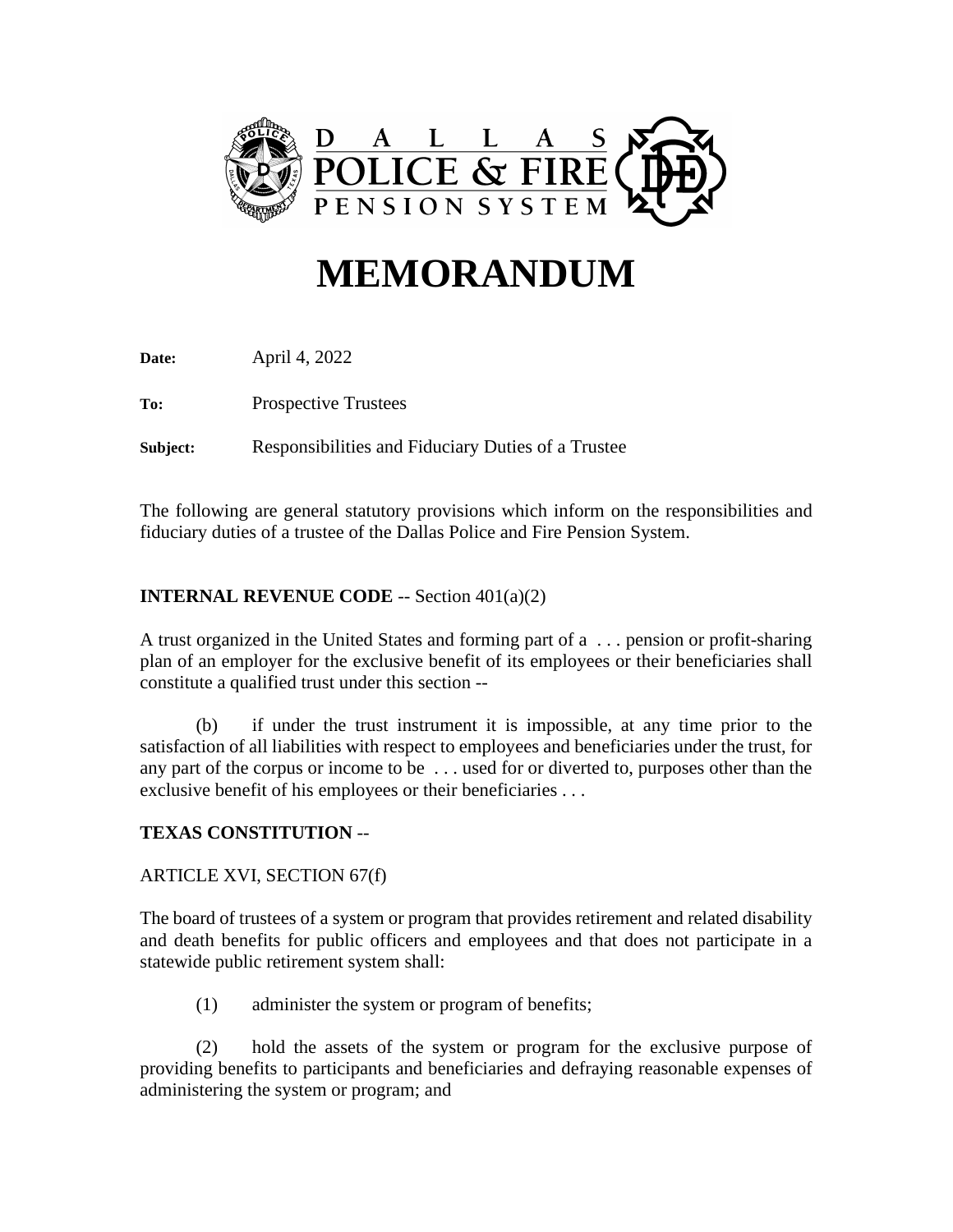(3) select legal counsel and an actuary and adopt sound actuarial assumptions to be used by the system or program.

## ARTICLE XVI, SECTION 66(d)

(d) On or after the effective date of this section, a change in service or disability retirement benefits or death benefits of a retirement system may not reduce or otherwise impair benefits accrued by a person if the person:

> (1) could have terminated employment or has terminated employment before the effective date of the change; and

> (2) would have been eligible for those benefits, without accumulating additional service under the retirement system, on any date on or after the effective date of the change had the change not occurred.

(e) Benefits granted to a retiree or other annuitant before the effective date of this section and in effect on that date may not be reduced or otherwise impaired.

(f) The political subdivision or subdivisions and the retirement system that finance benefits under the retirement system are jointly responsible for ensuring that benefits under this section are not reduced or otherwise impaired.

# **TEXAS STATUTES -- GOVERNMENT CODE**

Section  $802.101(a)$  -- The governing body of a public retirement system shall employ an actuary . . . To make a valuation at least once every three years of the assets and liabilities of the system on the basis of assumptions and methods that are reasonable in the aggregate, considering the experience of the program and reasonable expectations, and that, in combination, offer the best estimate of anticipated experience under the plan.

Section 802.102(b) -- The governing body of a public retirement system shall have the accounts of the system audited at least annually . . .

Section 802.106(a) -- When a person becomes a member of a public retirement system, the system shall provide the person;

- (1) a summary of the benefits from the retirement system . . .
- (2) a summary of procedures for claiming or choosing benefits . . .

Section 802.106(b) -- The public retirement system shall distribute to each active member and retiree a summary of any significant change that . . . affects contributions, benefits or eligibility.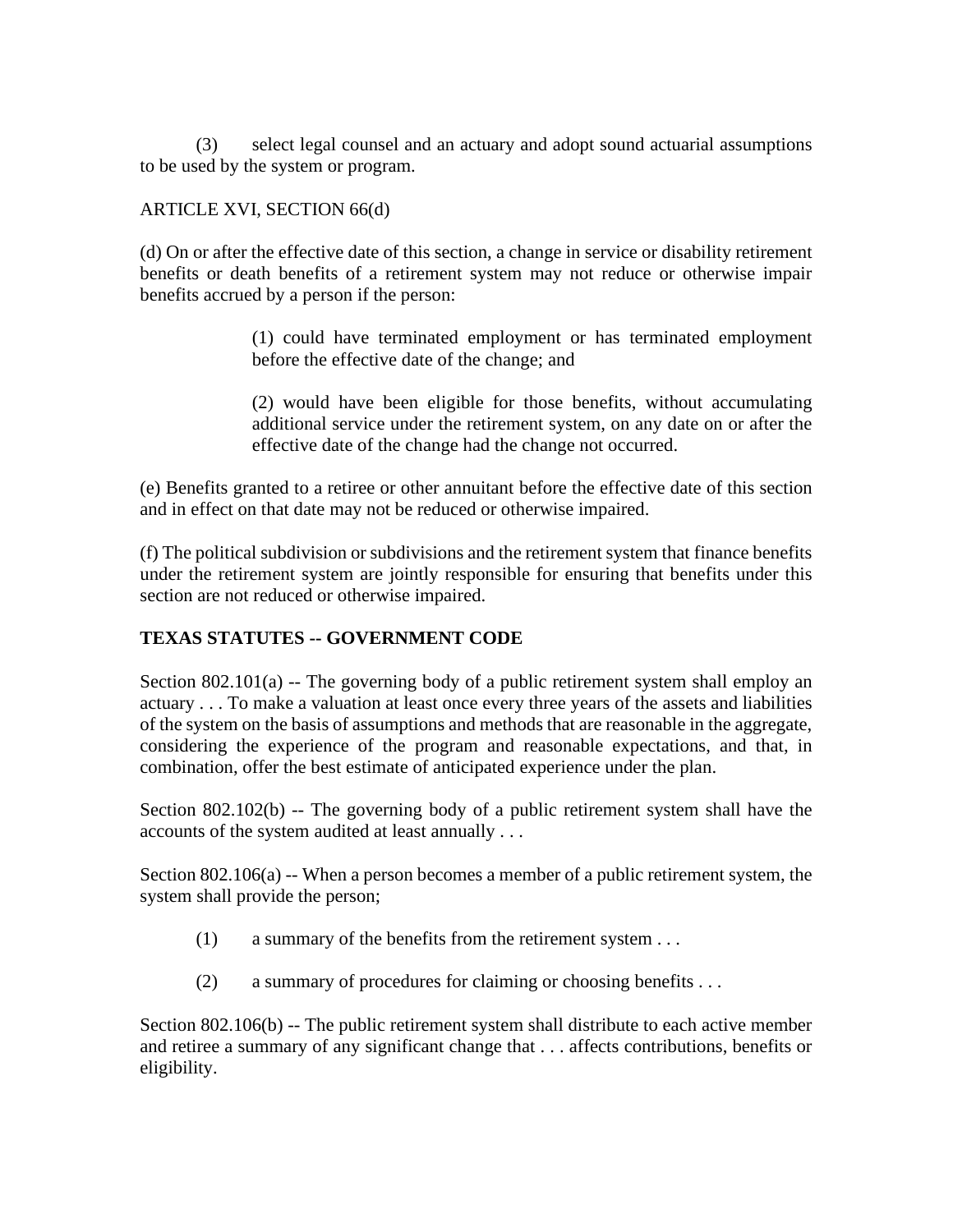Section  $802.106(c)$  -- the public retirement system shall annually provide to each active member a statement of the member's accumulated contributions and the total accumulated service credit . . . and to each annuitant a statement of the amount of payments made to the annuitant by the system during the preceding 12 months.

Section 802.201 -- The governing body of a public retirement system shall hold or cause to be held in trust the assets appropriated or dedicated to the system, for the benefit of the members and retirees of the system and their beneficiaries.

Section 802.202(a) -- the governing body of a public retirement system is responsible for the management and administration of the funds of the system.

Section  $802.202(c)$  -- the governing body shall determine the procedure it finds most efficient and beneficial for management of the reserve fund of the system. The governing body may directly manage the investments of the system or may choose and contract for professional investment management services.

Section 802.202(d) -- the governing body of public retirement system shall  $\ldots$  develop and maintain a written investment policy.

Section 802.203(a) -- In making and supervising investments of the reserve fund of a public retirement system, an investment manager or the governing body shall discharge its duties solely in the interest of the participants and beneficiaries:

(1) for the exclusive purpose of:

- (A) providing benefits to participants and their beneficiaries; and
- (B) defraying reasonable expenses of administering the system;

(2) with the care, skill, prudence and diligence under the prevailing circumstances that a prudent person acting in a like capacity and familiar with matters of the type would use in the conduct of like character and like aims;

(3) by diversifying the investments of the system to minimize the risk of large losses, unless under the circumstances it is clearly prudent not to do so; and

(4) in accordance with the documents and instruments governing the system . . .

Section 802.203(b) -- In choosing and contracting for professional investment management services and in continuing the use of an investment manager, the governing body must act prudently and in the interest of participants and beneficiaries of the public retirement system.

Section  $802.203(c) - A$  trustee is not liable for the acts of omissions of an investment manger appointed under Section 802.204.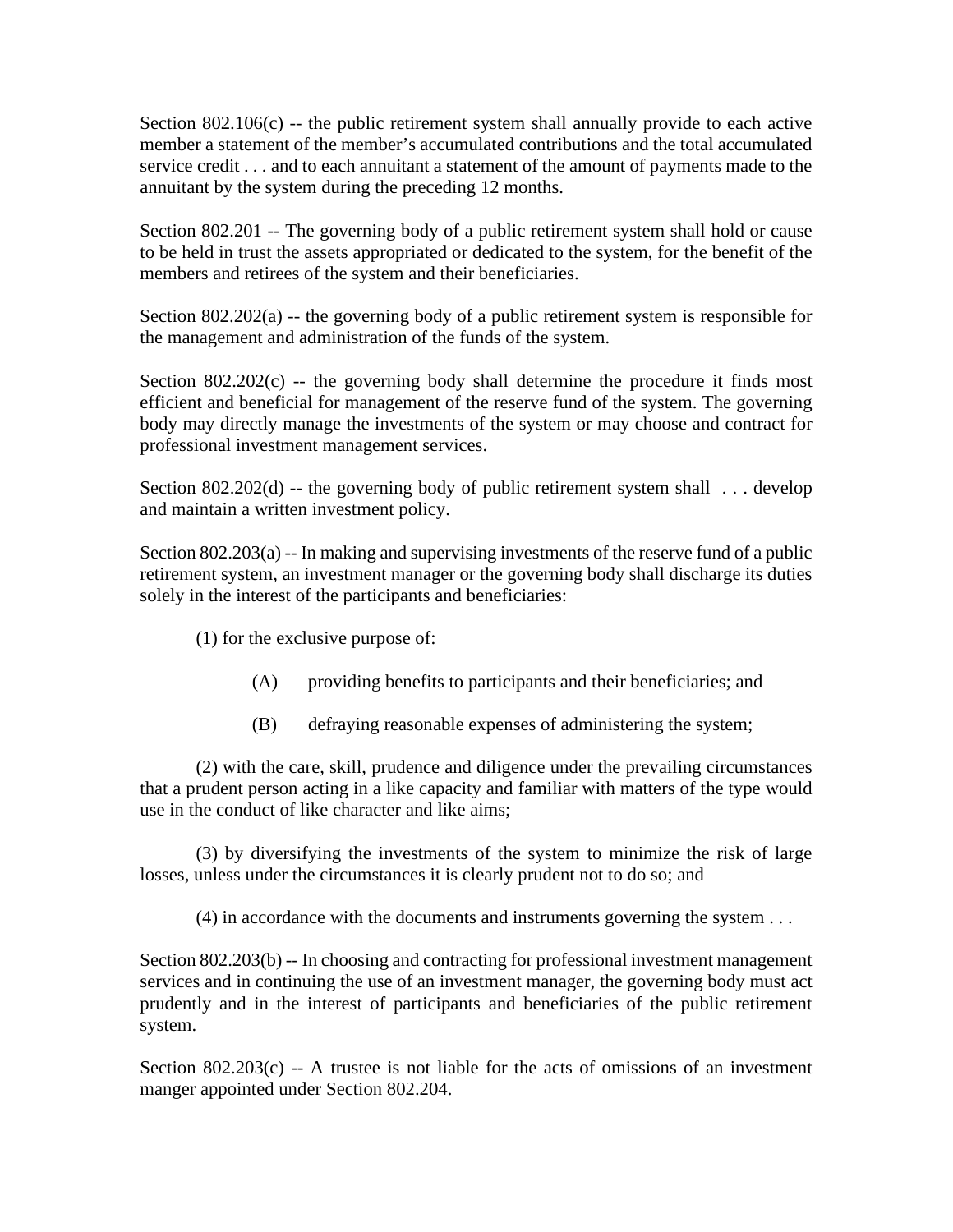Section 802.204. (a) The governing body of a public retirement system may appoint investment managers for the system by contracting for professional investment management services with one or more organizations, which may include a bank if it has a trust department, that are in the business of managing investments.

(b) To be eligible for appointment under this section, an investment manager must be:

(1) registered under the Investment Advisors Act of 1940 (15 U.S.C. Section 80b-1 et seq.);

(2) a bank as defined by that Act; or

(3) an insurance company qualified to perform investment services under the laws of more than one state.

(c) In a contract made under this section, the governing body shall specify any policies, requirements, or restrictions, including criteria for determining the quality of investments and for the use of standard rating services that the governing body adopts for investments of the system.

(d) A political subdivision of which members of the public retirement system are officers or employees may pay all or part of the cost of professional investment management services under a contract under this section. Any cost not paid directly by a political subdivision is payable from funds of the public retirement system.

Section 802.206 -- The governing body of a public retirement system may at any time and shall at frequent intervals monitor the investments made by any investment manager for the system. The governing body may contract for professional evaluation services to fulfill this requirement.

**TEXAS STATUTES -- ARTICLE 6243a-1**, Texas Civil Statutes (the Dallas Police and Fire Pension Plan)

Section 3.01(a) -- The Pension System shall be administered by the Board. The Board shall execute its fiduciary duty to hold and administer the assets of the fund for the exclusive benefit of members and their beneficiaries under Section 802.203, Government Code, Section 67(f), Article XVI, Texas Constitution, and any other applicable law, in a manner that ensures the sustainability of the Pension System for purposes of providing current and future benefits to members and their beneficiaries. (Underlined portion added by HB 3158, effective 9/1/17)

Section 3.01 (j-4) -- The Board has full discretion and authority to construe and interpret the combined pension plan and to do all acts necessary to carry out the purpose of the combined pension plan. A decision of the Board is final and binding on all affected parties.

Section  $3.01(1)$  – The Board has the responsibility for the administration of the Pension System and shall order payment from the fund in accordance with the terms of the